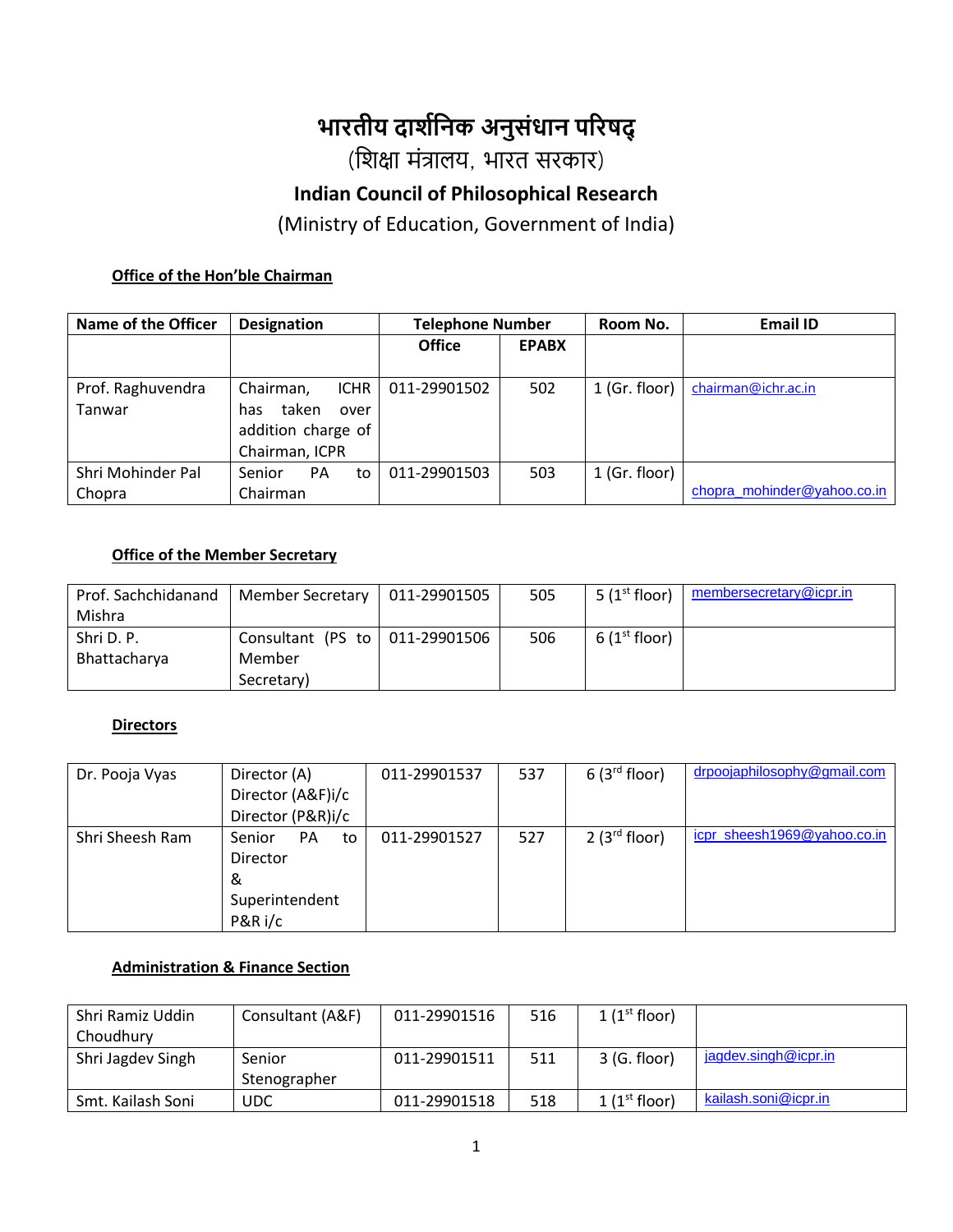| Shri Jagdish Ram    | <b>LDC</b>              | 011-29901523 | 523 | $1(1^{st}$ floor)        |                     |
|---------------------|-------------------------|--------------|-----|--------------------------|---------------------|
| Shri Anish Kumar    | <b>LDC</b>              | 011-29901520 | 520 | $1(1^{st}$ floor)        | anish.kumar@icpr.in |
| Shri Sonu Rai       | <b>LDC</b>              | 011-29901523 | 523 | $1(1^{st}$ floor)        | sonu.rai@icpr.in    |
| Shri Rakesh Kumar   | LDC<br>(Contract        | 011-29901519 | 519 | $1(1^{st}$ floor)        | rakeshkumar@icpr.in |
|                     | basis)                  |              |     |                          |                     |
| Shri Manoj          | <b>MTS</b>              | 011-29901506 | 506 | $6(1^{st}$ floor)        |                     |
| Shri Kalicharan     | <b>MTS</b>              | 011-29901503 | 503 | 1 (Gr. floor)            |                     |
| Shri Harender Singh | <b>MTS</b>              | 011-29901521 | 521 | $1(1^{st}$ floor)        |                     |
| Shri Rohtas Kumar   | MTS                     | 011-29901521 | 521 | $1(1^{st}$ floor)        |                     |
| Shri Rajender Kumar | <b>MTS</b>              | 011-29901521 | 521 | $1(1^{st}$ floor)        |                     |
| Shri Sumit          | <b>MTS</b><br>(Contract | 011-29901521 | 521 | $1(1^{st}$ floor)        |                     |
|                     | basis)                  |              |     |                          |                     |
| Shri Ganesh Chandra | <b>MTS</b>              | 011-29901521 | 521 | $1(1^{st}$ floor)        |                     |
| <b>Bhatt</b>        |                         |              |     |                          |                     |
| Shri Sanjay         | Staff Car Driver        | 011-29901503 | 503 | $1$ (Gr. floor)          |                     |
| Shri Nitin          | <b>Staff Car Driver</b> | 011-29901506 | 506 | 6(1 <sup>st</sup> floor) |                     |

### **Programme & Research Section**

| Post vacant         | Programme<br>Officer | 011-29901536 | 536 | 3(3 <sup>rd</sup> floor) |                             |
|---------------------|----------------------|--------------|-----|--------------------------|-----------------------------|
| Shri Sheesh Ram     | Senior PA            | 011-29901527 | 527 | $2(3^{rd}$ floor)        | icpr_sheesh1969@yahoo.co.in |
|                     | &                    |              |     |                          |                             |
|                     | Superintendent       |              |     |                          |                             |
|                     | P&R i/c              |              |     |                          |                             |
| Shri Devender Kumar | Hindi Translator     | 011-29901529 | 529 | 1(3 <sup>rd</sup> floor) |                             |
| Shri Rajesh Dhania  | <b>UDC</b>           | 011-29901533 | 533 | 1(3 <sup>rd</sup> floor) |                             |
| Shri Mrinmoy        | Consultant (P&R)     | 011-29901538 | 538 | 5(3 <sup>rd</sup> floor) | mrinmoychakra@gmail.com     |
| Chakraborty         |                      |              |     |                          |                             |
| Shri Vinay Kumar    | LDC                  | 011-29901530 | 530 | 1(3 <sup>rd</sup> floor) | vinay.kumar@icpr.in         |
| Shri Sandeep        | Hindi Typist         | 011-29901534 | 534 | 1(3 <sup>rd</sup> floor) | sandeepgujjar486@gmail.com  |
| Shri Suraj Babu     | LDC<br>(Contract     | 011-29901531 | 531 | 1(3 <sup>rd</sup> floor) | surajbabu092@gmail.com      |
|                     | basis)               |              |     |                          |                             |
| Shri Sunil Kumar    | LDC                  | 011-29901532 | 532 | 1(3 <sup>rd</sup> floor) |                             |
| Smt. Urmila Mishra  | Assistant            | 011-29901528 | 528 | 1(3 <sup>rd</sup> floor) | urmila.mishra@icpr.in       |
|                     | (Contract basis)     |              |     |                          |                             |
| Shri Ashwani        | MTS (Adhoc basis)    | 011-29901531 | 531 | 1(3 <sup>rd</sup> floor) |                             |
| Shri Jaivir Singh   | <b>MTS</b>           | 011-29901531 | 531 | 1(3 <sup>rd</sup> floor) |                             |

## **Accounts Section**

| Shri Ashutosh      | Senior    | Accounts I | 011-29901515 | 515 | 3 (G. floor) | ashutosh.upadhyay@icpr.in    |
|--------------------|-----------|------------|--------------|-----|--------------|------------------------------|
| Upadhyay           | Officer   |            |              |     |              |                              |
| Smt. G. Vedavalli  | Assistant |            | 011-29901515 | 515 | 3 (G. floor) | vedavally.gurumurthy@icpr.in |
| Shri Pankaj        | LDC       |            | 011-29901546 | 546 | 6 (G. floor) | pankaj@icpr.in               |
| Shri Ranjish Gupta | Accounts  | Clerk      | 011-29901514 | 514 | 6 (G. floor) | ranjishgupta@gmail.com       |